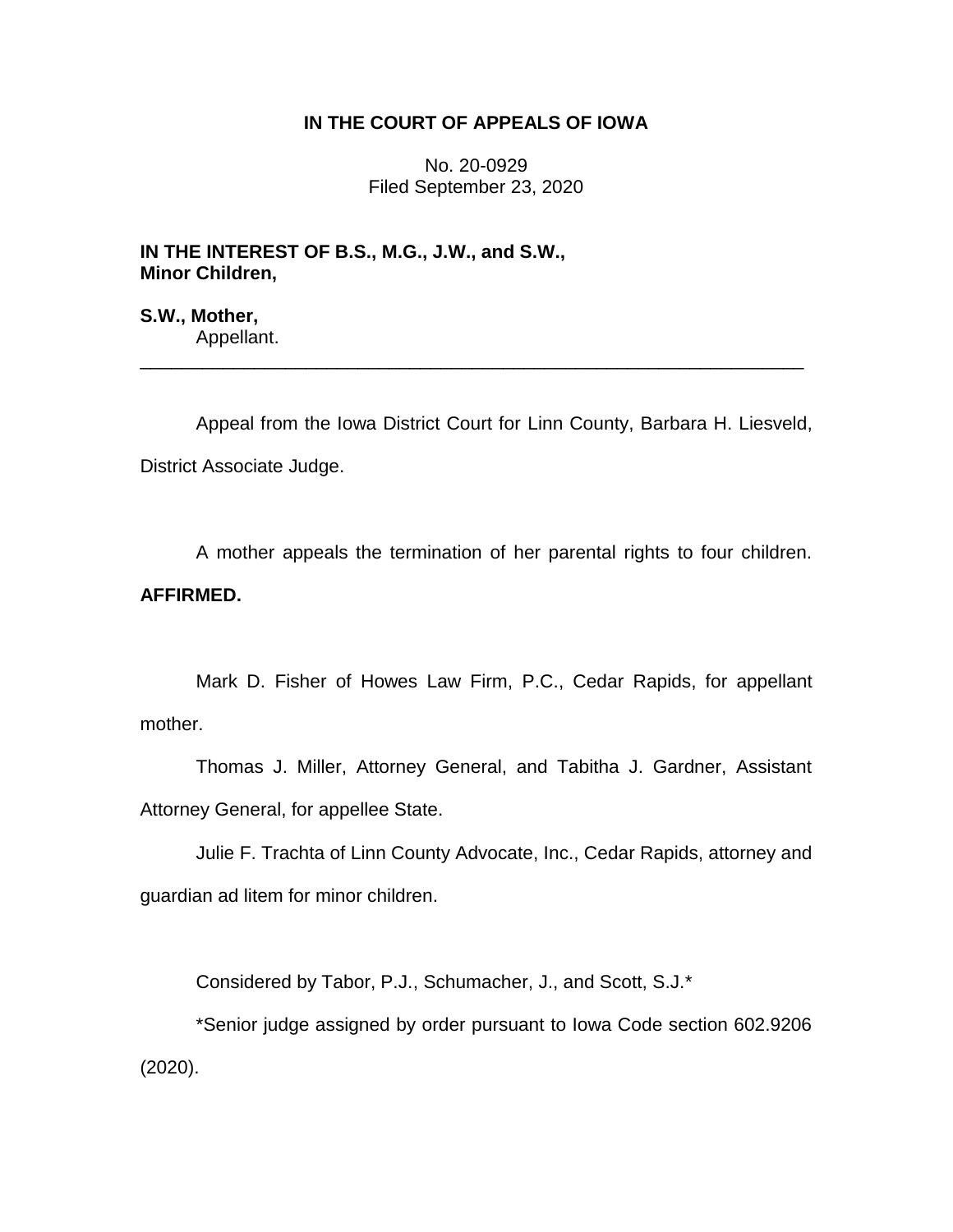# **SCOTT, Senior Judge.**

A mother appeals the termination of her parental rights to her four children born in 2009, 2014, 2017, and 2018—pursuant to Iowa Code section 232.116(1)(f), (h), and (*l*) (2020). On appeal, the mother claims the juvenile court erred in holding the termination hearing telephonically despite her refusal to waive her personal presence and termination is contrary to the children's best interests given the detriment resulting from severance of the parent-child relationships.

#### **I. Background**

The mother and two oldest children were previously the subjects of child-inneed-of-assistance proceedings. Those proceedings were closed in the fall of 2018. The family again came to the attention of the Iowa Department of Human Services (DHS) roughly six months later, in March 2019, upon allegations that the mother and the father of two of the children were using methamphetamine while caring for all four children and the mother attempted to sell one of the children for \$100. The children were removed from parental custody, after which each of the children tested positive for methamphetamine. One of the children also tested positive for marijuana.

Throughout the remainder of the proceedings, the mother was generally inconsistent in participating in services relative to her substance-abuse and mental-health issues. The mother never progressed beyond fully-supervised visits. Semi-supervised visits were considered in December 2019, but then service providers observed marijuana in the mother's home during a visit. Ultimately, in March 2020, the State petitioned for termination of the mother's parental rights. Following a termination hearing in early May, the court terminated the mother's

2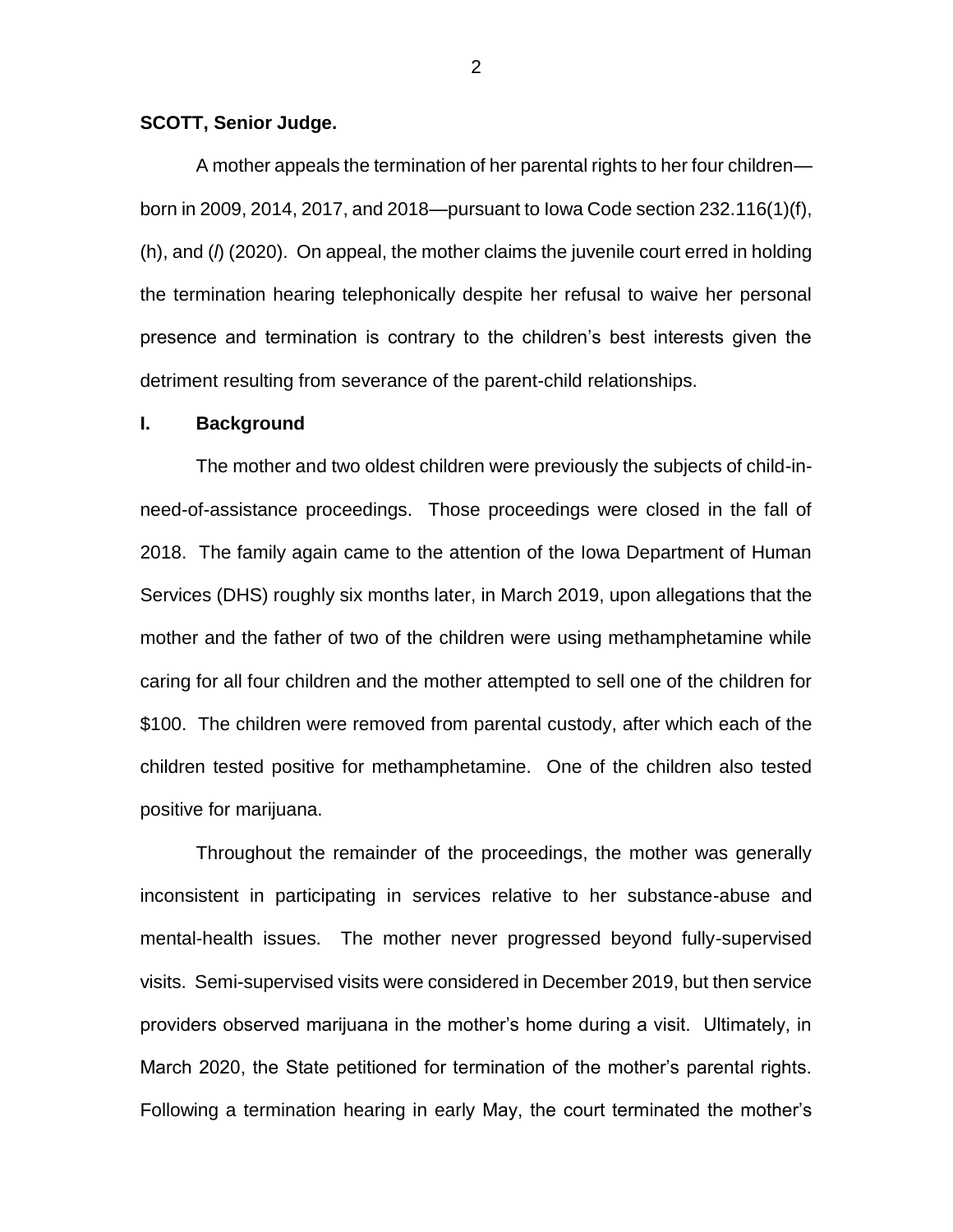rights pursuant to Iowa Code section 232.116(1)(f), (h), and (*l*). This appeal followed.<sup>1</sup>

### **II. Standard of Review**

Appellate review of orders terminating parental rights and constitutional claims is de novo. *In re L.T.*, 924 N.W.2d 521, 526 (Iowa 2019); *In re C.M.*, 652 N.W.2d 204, 209 (Iowa Ct. App. 2002). Our primary consideration is the best interests of the children, *In re J.E.*, 723 N.W.2d 793, 798 (Iowa 2006), the defining elements of which are the children's safety and need for a permanent home. *In re H.S.*, 805 N.W.2d 737, 748 (Iowa 2011). However, we review the denial of a motion to continue for an abuse of discretion, which occurs "when 'the decision is grounded on reasons that are clearly untenable or unreasonable,' such as 'when it is based on an erroneous application of the law." *In re A.H.*, \_\_\_ N.W.2d \_\_\_, \_\_\_, 2020 WL 4201762, at \* 3 (Iowa Ct. App. 2020) (quoting *In re M.D.*, 921 N.W.2d 229, 232 (Iowa 2018)).

#### **III. Discussion**

 $\overline{a}$ 

#### A. Motion to Continue

First, the mother argues the juvenile court erred in holding the termination hearing telephonically despite her refusal to waive her personal presence.

The State filed its petition for termination of the mother's rights on March 2, 2020. Following the pretrial conference days later, the court set the matter for a final pretrial conference on April 22 and trial on May 4. On April 6, the supreme court entered an order containing the following provision:

 $1$  The parental rights of the children's fathers were also terminated. No father appeals.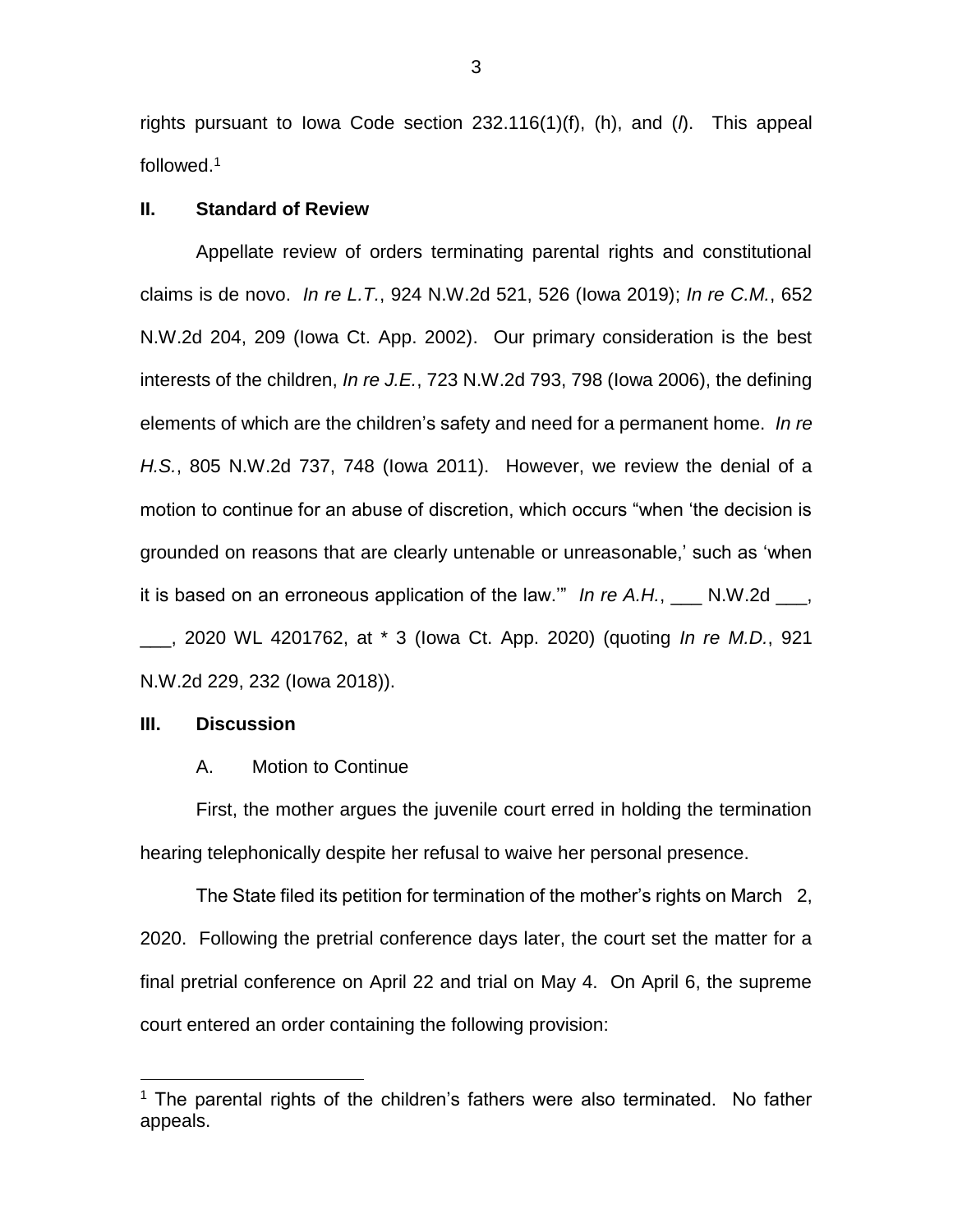Those hearings that are set between April 6, 2020 and June 15, 2020 should either be continued until after June 15, 2020 or should ONLY be conducted by video or phone conferencing. Uncontested hearings should use remote technology. Contested hearings, such as a contested adjudication hearing or termination hearing, may be conducted via remote technology if all parties agree, and thereafter file a written waiver of personal appearance or waive such appearance on the record. If one party objects to proceeding by phone, and the juvenile court believes the matter should nonetheless go forward and not be postponed, then the court can order telephonic testimony.

Iowa Supreme Ct. Supervisory Order, *In the Matter of Ongoing Provisions for Coronavirus/COVID-19 Impact on Child Welfare and Juvenile Justice Youth and Families* (Apr. 6, 2020), *available at* https://www.iowacourts.gov/collections/488/fi

les/1079/embedDocument/.

On April 22, the mother filed a motion to continue the telephonic trial scheduled on May 4, stating "she does not waive her personal presence in the matter." Thereafter, the court entered an order stating its belief that "the matter should nonetheless go forward and not be postponed" despite the mother's "refusal to waive presence" and ordered the telephonic trial be held as scheduled. The court repeated its ruling in its termination order.

On appeal, the mother argues the denial of her motion violated her constitutional rights to due process and confrontation. While the State does not contest error preservation on the constitutional and other vague claims, we find they are not preserved. *See, e.g.*, *State v. Bergmann*, 633 N.W.2d 328, 332 (Iowa 2001) ("Although the State concedes that error has been preserved . . . , we disagree."); *Top of Iowa Co-op v. Sime Farms, Inc.*, 608 N.W.2d 454, 470 (Iowa 2000) ("In view of the range of interests protected by our error preservation rules, this court will consider on appeal whether error was preserved despite the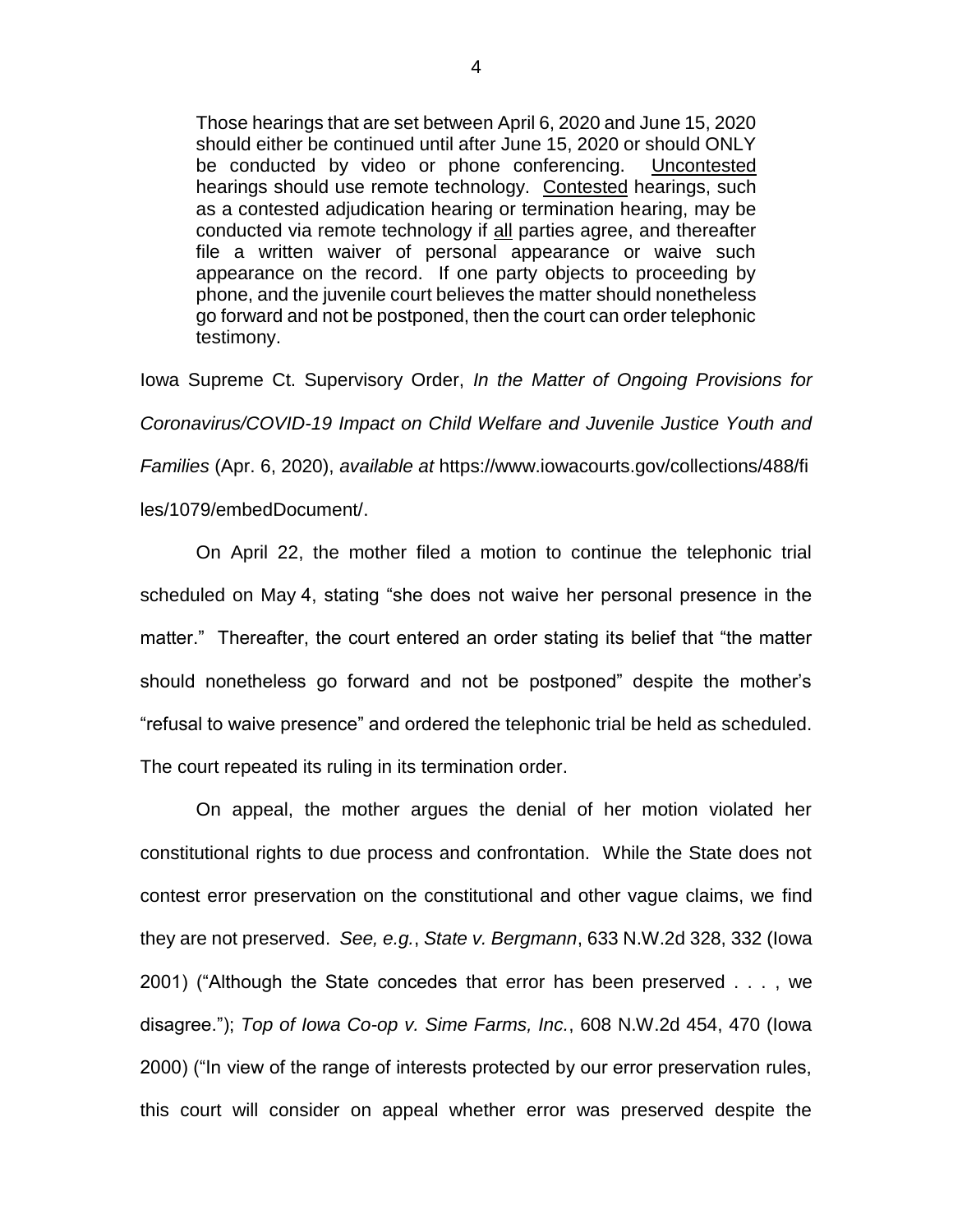opposing party's omission in not raising the issue at trial or on appeal."). A de novo review of the record provides no indication that either constitutional argument was raised in or decided by the juvenile court, so error is not preserved. *See Meier v. Senecaut*, 641 N.W.2d 532, 537 (Iowa 2002) ("It is a fundamental doctrine of appellate review that issues must ordinarily be bother raised and decided by the district court before we will decide them on appeal.").

The mother also suggests she was prejudiced because she was (1) "limited in her ability to communicate with her attorney and thereby contribute to her own case," (2) the record indicates "the mother could not hear," and (3) "the mother was unable to produce physical evidence that would otherwise have been available were she personally present." But no complaints were raised about these matters during the termination trial, so the issues are likewise not preserved for our review.<sup>2</sup> See id. Lastly, we disagree with any implication by the mother that the juvenile court may only order a telephonic hearing to proceed over objection when emergency circumstances are present. The relevant provision from our supreme court's order simply leaves it to the juvenile court to decide whether the matter should proceed. In any event, where, as here, the limitations period has

 $\overline{a}$ 

<sup>&</sup>lt;sup>2</sup> In any event, as to the first complaint, on one occasion during trial, the mother's counsel noted she needed to text the mother to see if she wanted her to ask any additional questions of the DHS worker. The court advised, "Let us know when you're ready." Thereafter, counsel followed up with several more questions of the worker. We find no prejudice.

As to the second complaint, the mother references a portion of the transcript where the mother questions, "Huh?" following a question. The question was then repeated, and the mother provided her answer to it. Again, we find no prejudice.

As to the third complaint, the mother references a portion of the transcript where the mother noted she keeps two calendars of the children's appointments in her purse and on her wall. Holding the hearing telephonically did not deprive the mother of offering this physical evidence by other means.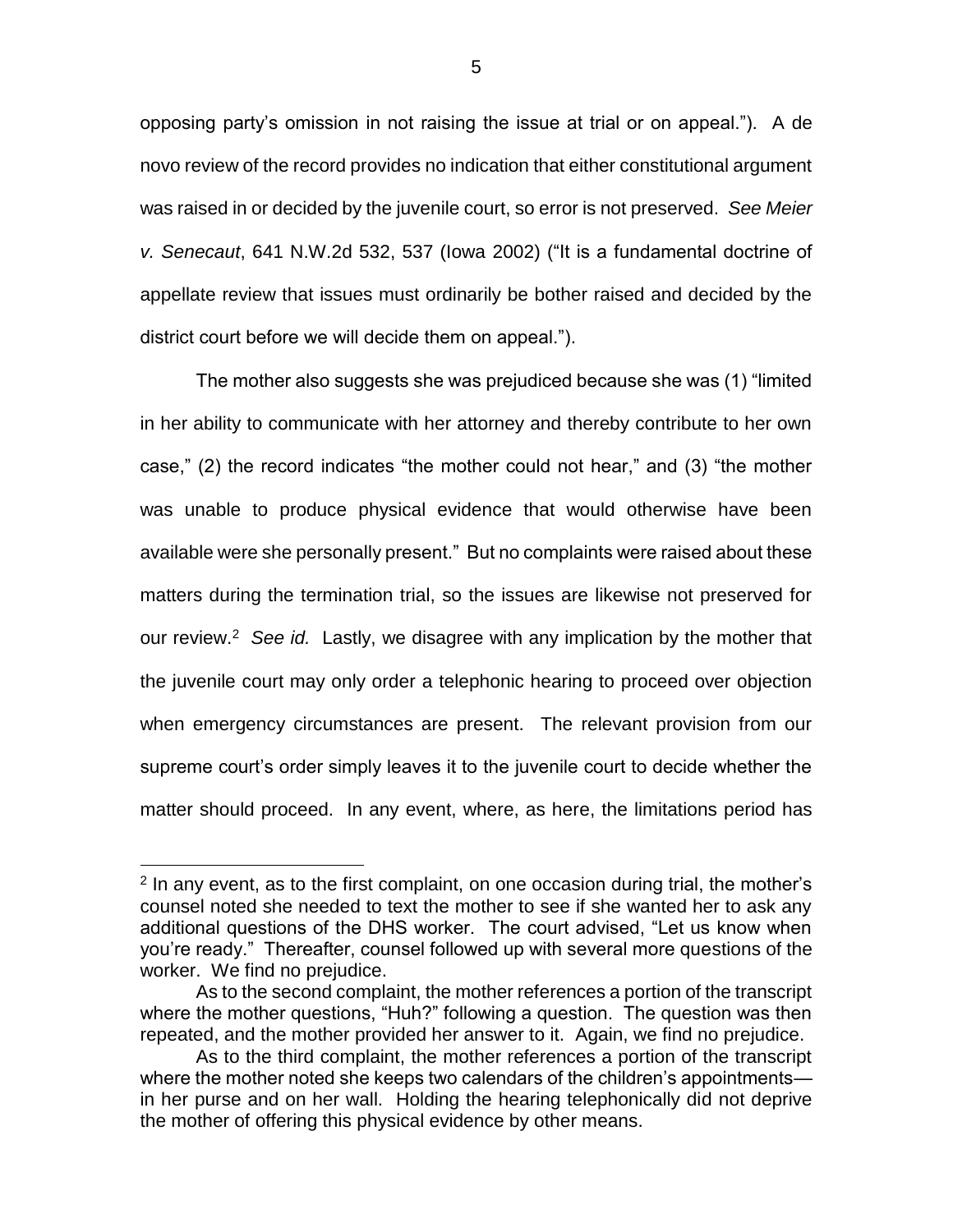lapsed, we view termination proceedings with a sense of urgency. *See In re C.B.*, 611 N.W.2d 489, 495 (Iowa 2000). Finding no cause for reversal on the issues properly presented, we affirm the denial of the motion to continue.

B. Best Interests and Statutory Exception

The mother does not challenge the sufficiency of the evidence supporting the statutory grounds authorizing termination, so we need not address the first step of the three-step termination framework. *See In re P.L.*, 778 N.W.2d 33, 40 (Iowa 2010).Instead, the mother claims termination is contrary to the children's best interests given the detriment resulting from severance of the parent-child relationships. We choose to separately address the often-conflated best-interests and statutory-exception arguments. *See In re A.S.*, 906 N.W.2d 467, 472–73 (Iowa 2019) (discussing three-step termination framework); *In re A.R.*, 932 N.W.2d 588, 591 (Iowa Ct. App. 2019) (same).

In determining whether termination is in the best interests of children, we "give primary consideration to the child[ren]'s safety, to the best placement for furthering the long-term nurturing and growth of the child[ren], and to the physical, mental, and emotional condition and needs of the child[ren]." Iowa Code § 232.116(2).

At the termination hearing in early May, one of the family safety, risk, and permanency (FSRP) services providers opined the children could not be returned to the mother's care, noting her continuing concerns for the mother's substance abuse, mental health, and inability to supervise the children and manage the children's medical and behavioral appointment schedules. The DHS worker testified to harboring the same ongoing concerns and opined delaying permanency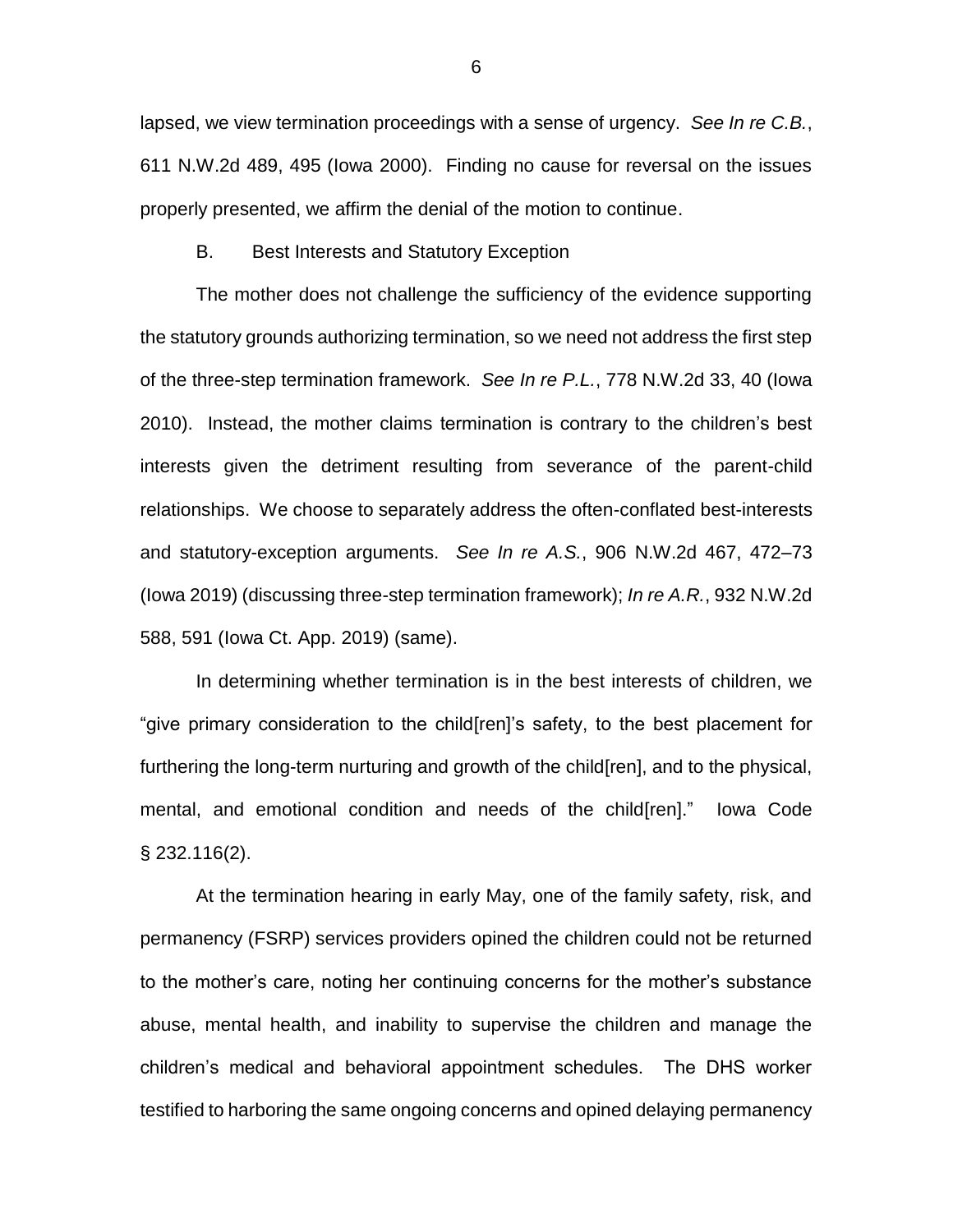would have a negative impact on the children's well-being. The FSRP provider also testified the children are in need of permanency, she could not recommend returning the children to the mother, and additional time would not alleviate the need for removal. Another provider opined, based on the mother's path, she would need "about two more years" of participating in services before the children could be returned to her.

As noted, the defining elements of children's best interests are the children's safety and need for a permanent home. *H.S.*, 805 N.W.2d at 748. "It is well-settled law that we cannot deprive a child of permanency after the State has proved a ground for termination under section 232.116(1) by hoping someday a parent will . . . be able to provide a stable home for the child." *In re A.B.*, 815 N.W.2d 764, 777 (Iowa 2012) (quoting *P.L.*, 778 N.W.2d at 39). The mother has been given ample time to get her affairs in order and these children's best interests are best served by providing permanency and stability now. *See id.* at 778 ("It is simply not in the best interests of children to continue to keep them in temporary foster homes while the natural parents get their lives together." (quoting *In re C.K.*, 558 N.W.2d 170, 175 (Iowa 1997))). The children are thriving and integrated into their respective foster homes. Continued stability and permanency in these homes are in these children's best interests. *See* Iowa Code § 232.116(2)(b); *cf. In re M.W.*, 876 N.W.2d 212, 224–25 (2016) (concluding termination was in best interests of children where children were well-adjusted to placement, the placement parents were "able to provide for their physical, emotional, and financial needs," and they were prepared to adopt the children). These children should not have to wait any longer for permanency; they are entitled to immediate constant, responsible, and